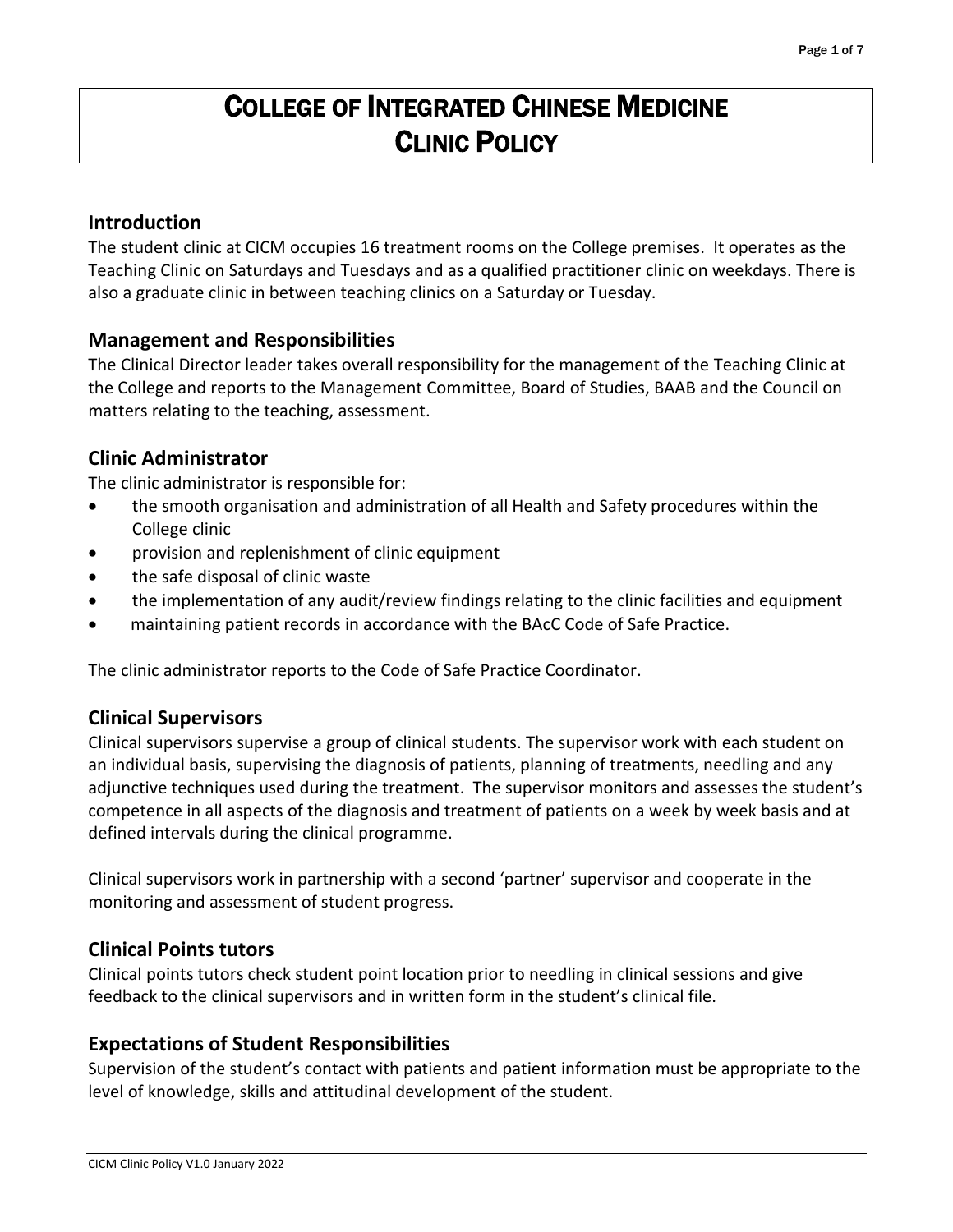As student practitioners progress through the clinical phase they are expected to be able to make a diagnosis, plan and execute treatments, and manage cases with an increasing level of responsibility. Assessment of competence to do so is made by the student's clinical supervisors on a continuous basis recorded in the student's clinical file and at three specified points in the nine-month clinical.

Student practitioners and student observers in the clinic are expected to abide by the Student Clinical Code of Conduct.

The supervisor takes overall responsibility for the care of the patients being treated by the students they are supervising and the management of the patient's interests will take precedence over the student's educational needs or interests.

The supervisor has the authority to intervene to stop a student from treating a patient in an inappropriate or dangerous manner. The supervisor has the authority to withdraw a student from the clinic if the student is deemed unfit or unsafe to practise. The supervisor has the authority to revoke advice given by a student if it is considered to be inappropriate.

A partner supervisor works in conjunction with each main supervisor, replacing them approximately every third week and during holidays. Written information about each treatment and the progress of each patient and about the student's progress is passed on to the partner supervisor in advance of their session. Both supervisors have a role in assessing the students under their supervision.

Each student has a clinical file, which contains a weekly log of the supervisor's comments on various aspects of the student's progress and behaviour. If the supervisor has any concerns relating to the student's progress in the clinic, these are discussed with the student and these concerns and the proposed action are recorded in the log.

If a supervisor has concerns about the progress of any student they may ask another main supervisor to supervise the student for several weeks to make an additional assessment.

While differing styles and approaches to treatment on the part of different supervisors provide fertile ground for discussion and research and broaden the student's clinical experience, the patient's interests are paramount in the treatment process and supervisors work together to ensure that the treatment given is consistent.

## **Absence**

If a clinical supervisor is ill, they will arrange for another supervisor to take over. The clinic will not be closed unless there is a major emergency.

If a student is prevented from attending a clinical session through illness or other unavoidable emergency, the student is expected to inform the clinic and the relevant supervisor and, where possible, arrange for another student to treat his/her patients on that session. Any missed clinical hours must be made up at a later date.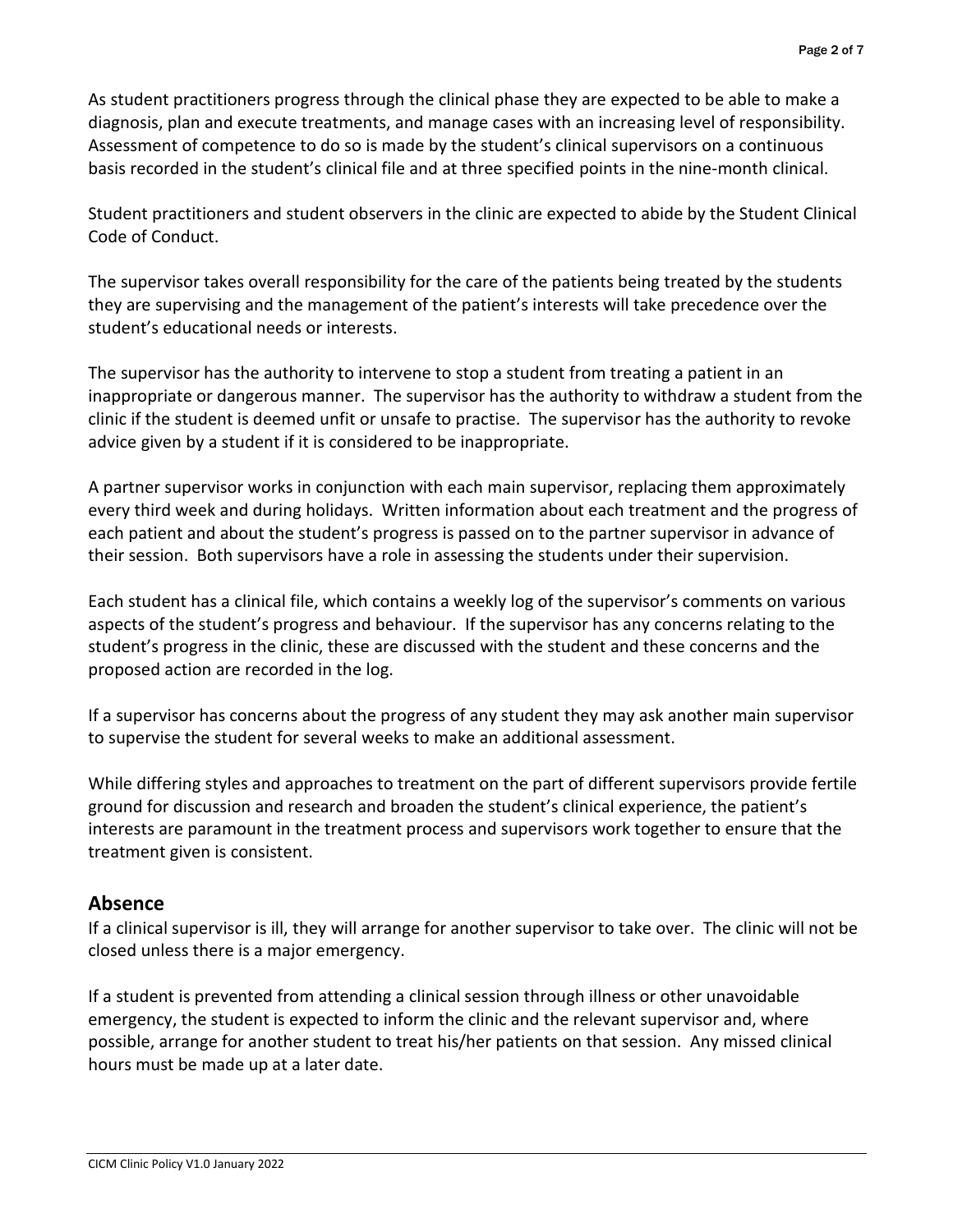# **Confidentiality**

All patient records are kept in locked filing cabinets in the College building. Students are not permitted to remove the files from College. A separate record is kept at reception of the patient's name, address, telephone number.

Students are bound by the rules of confidentiality laid down in the BAcC Code of Professional Conduct in the discussion of patients. Patients attending the clinic give written consent to having their case discussed with the supervisor and with other students in class. Students are not permitted to discuss patients other than in clinical class or one-to-one with their supervisor.

Any information revealed during class exercises involving students playing the role of patient must be treated as confidential.

## **Codes of Behaviour**

Staff, students and student observers are expected to dress in a clean and professional manner. Students and student observers must wear a clean white coat in the treatment room. Long hair must be tied back and fingernails kept short and clean. Casual clothing such as jeans and trainers are not permitted in the clinic.

All students are expected to be fully conversant with the BAcC Codes of Safe Practice and Professional Conduct and to comply with their provisions. Students are provided with copies of the codes and class sessions are held on the key points contained therein.

## **Facilities**

The student clinic has a reception and waiting area and 16 treatment rooms. Each room has a telephone connecting it with reception.

There is disabled access and four ground floor treatment rooms are available for disabled patients. There are also disabled toilet facilities. Disability provision was reviewed in 2010 and again in 2013 in line with the Equality Act 2010.

The equipment in treatment rooms is checked on a weekly basis and replenishment of supplies and repairs or replacement of damaged equipment are organised by the clinic administrator. A checklist of the equipment and supplies in each treatment room can be found in Appendix 1.

First aid boxes are available on each floor and each treatment room has a notice which indicates the location of the nearest first aid box. Supplies of couch rolls and hand towels are kept in the basement storage area.

All clinical supplies are stored separately from other College supplies.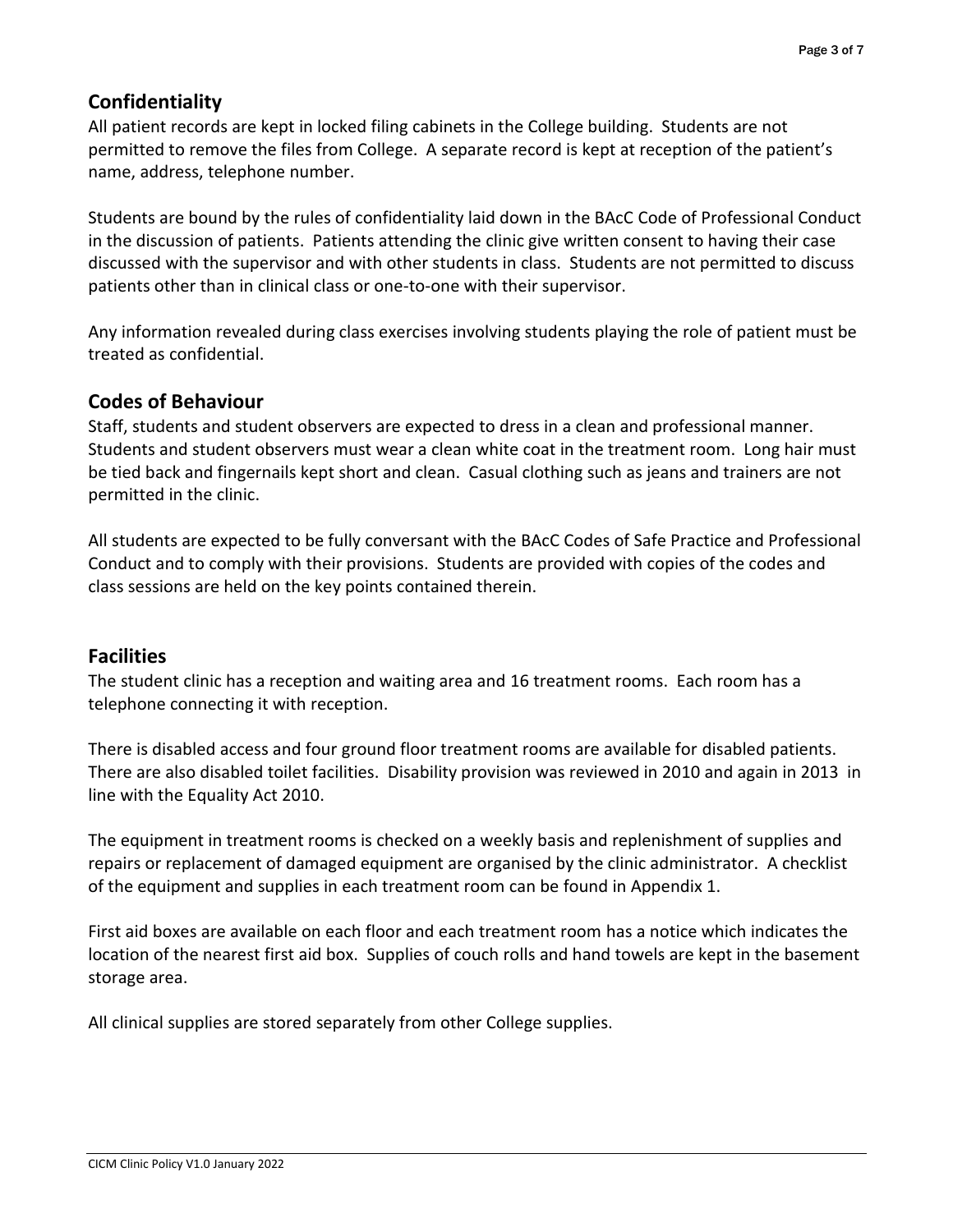# **Accidents and Safety**

Accident and incident books are kept in the reception area and any accidents to patients and staff and any incidents are recorded in them.

A printed copy of the College Emergency Procedure is affixed to the wall of each treatment room (Appendix 2). Clinical students must acquaint themselves with the emergency procedure and are required to follow it in the case of an accident or emergency. The procedure was created in 2003 in consultation with a member of staff who is a medical practitioner. The procedure was last reviewed in 2012.

The BAcC Guide to Safe Practice is distributed to all students prior to entering the clinical phase of the course and their attention is drawn to Appendix B on Hepatitis B vaccination.

The College has two designated Fire Wardens who are responsible for testing Fire evacuation procedures twice a year. The fire alarm system is tested every week and fire extinguishers are tested annually. Both Fire Wardens have attended a Fire Wardens' training course.

All College staff and all clinical students undergo fire training.

Student practitioners are taught to extinguish and dispose of used moxa cones and moxa sticks safely prior to commencing the clinical phase of the course. Each treatment room is equipped with a moxa stick extinguisher.

Cleaning staff and other personnel involved in replenishing treatment room supplies have a written Health and Safety procedure which contains Section 18 of the Guide to Safe Practice on Needle Stick Injury and procedures to follow when disposing of clinical waste.

## **Clean Hygienic Procedure**

Students are taught all aspects of the BAcC Code of Safe Practice governing the requirements for the premises in which acupuncture is practised, the equipment used, clean hygienic procedure and the disposal of equipment and clinical waste. Before graduation all students carry out a clinic self-audit.

Students in the clinic are expected to demonstrate the appropriate preparation of the treatment room, maintenance of a clean field when needling, correct hand-washing procedures, clean needle technique, and the safe disposal of equipment and clinical waste.

Students are taught and assessed on clean needle technique prior to entering the clinical phase of the course and are assessed on needle technique (including clean procedures) twice during the clinical phase of the course.

All teaching staff are updated on developments in clean hygienic procedure at Staff Development Days.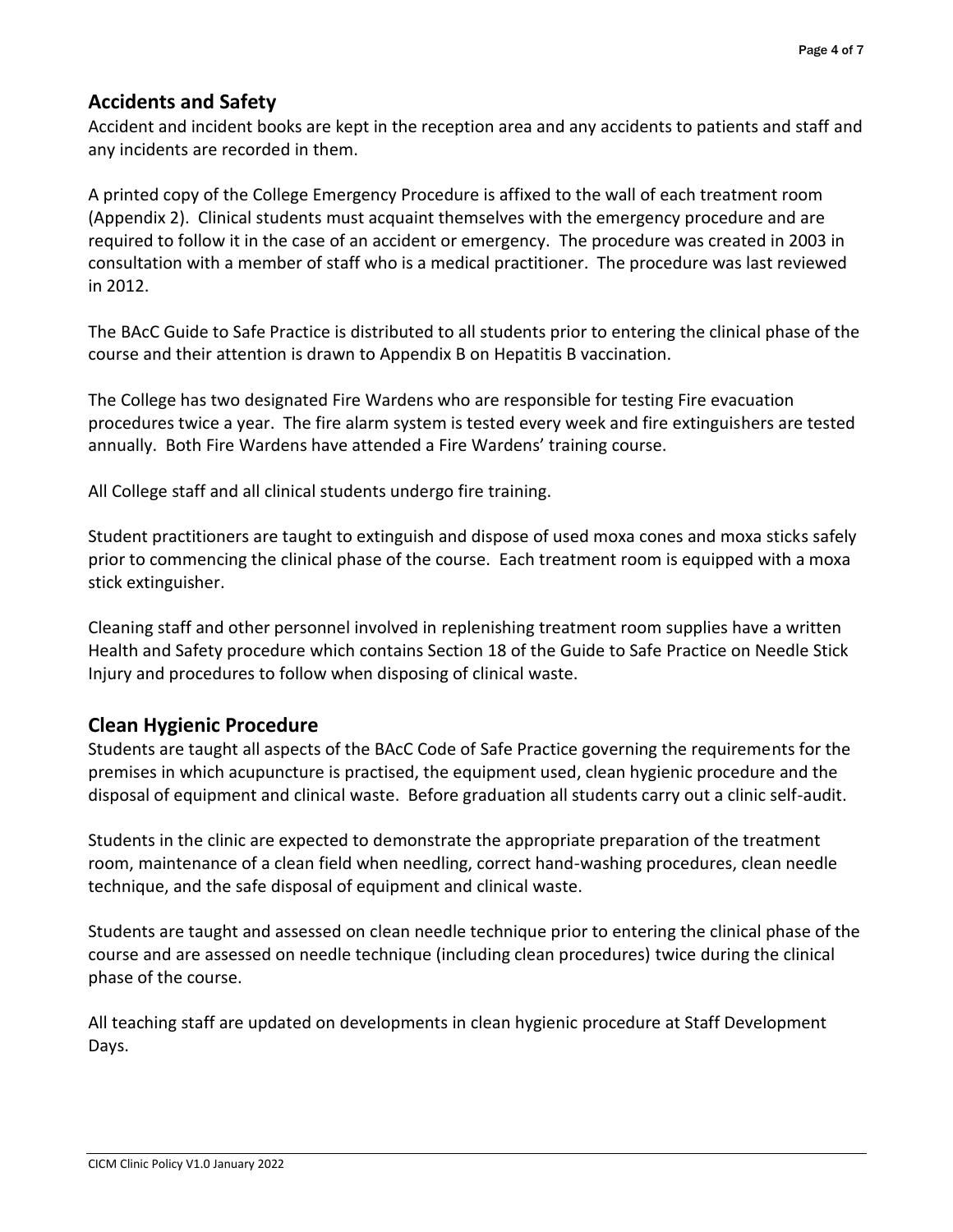# **Student observers in Clinic Facilities**

Students observing practice in external clinics do not participate in the treatment of the patients and practitioners in external clinics do not have a role in assessing CICM students.

Students observing practice in external clinics are expected to abide by the provisions of the Student Clinical Code of Conduct when observing practitioners working in the College Clinic or external clinics.

Negative feedback about a student's conduct in the teaching clinic is dealt with by a follow-up procedure. The supervisor/practitioner passing on the negative feedback is contacted for further details and the student is made aware of the feedback. The feedback is discussed at a meeting between the student, the Academic Director and the Dean or, in the case of students in their clinical year, between the student, their clinical supervisor and the Dean. A summary of the discussion is signed by the student, the Dean, the Academic Director and/or the clinical supervisor and filed in the student's academic file. In the case of a serious incident or three instances of negative feedback the Student Disciplinary Procedure would be invoked.

#### **Ethical Issues**

Students practising and observing in the clinic must at all times conduct themselves in accordance with the Clinical Code of Conduct and observe the ethical standards of registered acupuncturists (as outlined in the BAcC Code of Professional Conduct) in their contact with patients and with each other.

At no time must a student either in the clinic or outside the course environment cause another person to suppose, or allow another person to continue to suppose, that they are a qualified acupuncturist.

Student practitioners must have a clear understanding of informed consent and ensure that the patients in their care have signed the relevant clinical consent form. Student practitioners must make an initialled record in their notes that the patient has received an explanation of the treatment and its possible consequences and has consented to it. A new initialled record must be made each time the student practitioner introduces a new treatment modality, such as cupping, moxa, gua sha.

Practising needle insertion without appropriate supervision is expressly forbidden in the student enrolment agreement and provides grounds for a student to be withdrawn from the course**.** 

Students are discouraged from treating their own friends, relatives and partners. Friends, relatives and partners of students on the course may be treated by another student practitioner in which case no information about or discussion of the case may involve the related student.

Students are taught that they may not treat patients with certain infectious diseases and in cases of cancer may treat the patient's general health but must not claim to treat the cancer.

As part of the enrolment agreement at the start of the course, students undertake to treat without prejudice. Class sessions are held on treating without discrimination and student practitioners and observers are expected to treat and discuss patients without prejudice. Students are assessed on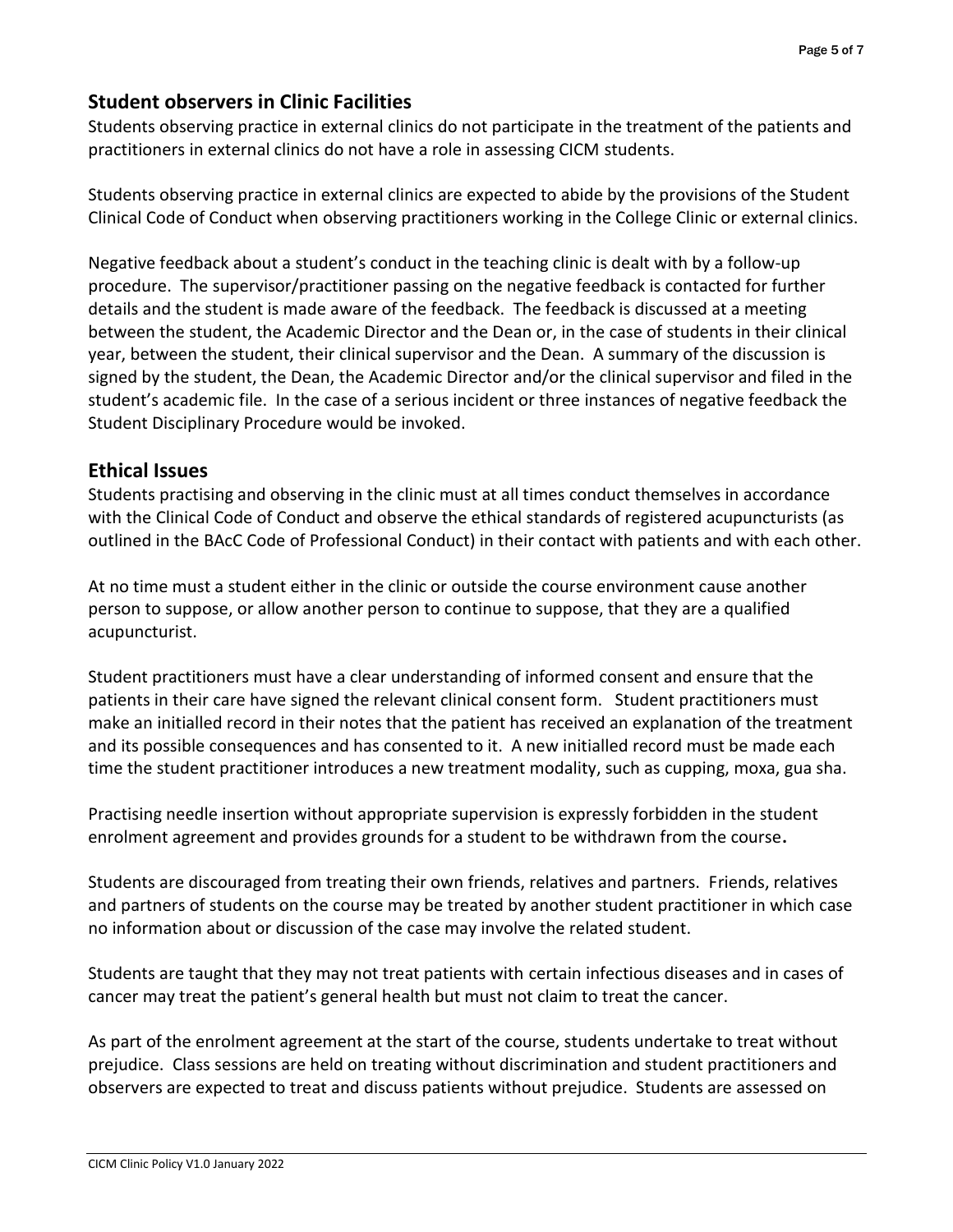their understanding of treating without prejudice in their Setting up in Practice Project and on an ongoing basis in the treatment of patients during the clinical.

The practice of teachers demonstrating needling on students or other members of the teaching staff is permitted only with the express consent of the student or staff member involved. (see Policy on the Demonstration of Practical Skills). Students are only allowed to practise needling under the supervision of qualified teaching staff.

# **Treatment of students**

The College thinks that it is of utmost importance that students on the acupuncture course have access to and are encouraged to experience acupuncture treatment. Whilst acknowledging the potential for conflict of interest, the College also thinks that students have the right to select the practitioner of their choice. Students starting the course may already be receiving treatment from a member of the teaching staff or, after starting the course, may wish to start treatment with a member of the teaching staff. This is permitted on the basis of the following guidelines.

1. The staff member treating the student will not have responsibility for assessing the student's work. Whenever possible the student's work will be marked by another staff member or, failing that, will be double marked or moderated.

2. The staff member concerned may not supervise the student in the student clinic.

3. Any staff member treating a student must declare a conflict of interest to the Academic Director and at Module and Programme Board meetings and must not contribute to discussion of that student's work or progress through the course.

4. All patients have the right to decide to change practitioner and students on the course are no exception. If a student wishes to discontinue treatment with a staff member, the member of staff will continue to be deemed to have a conflict of interest in assessing or supervising that student for the duration of the student's course. This will also apply if the staff member wishes not to continue treating the student.

## **Needling**

All students entering the clinical have passed a needling competency test.

All needling in the clinic is supervised by the clinical supervisor until the student has passed the first of the two needling assessments. These assessments are staged throughout the clinical with increasingly stringent criteria for passing the final assessments. After successful completion of the first assessment needling is supervised whenever the student is needling a difficult or dangerous point or an area of the body they have not hitherto needled (head, face, neck, chest).

There are taught sessions on needling depth and angle and the needling of dangerous points.